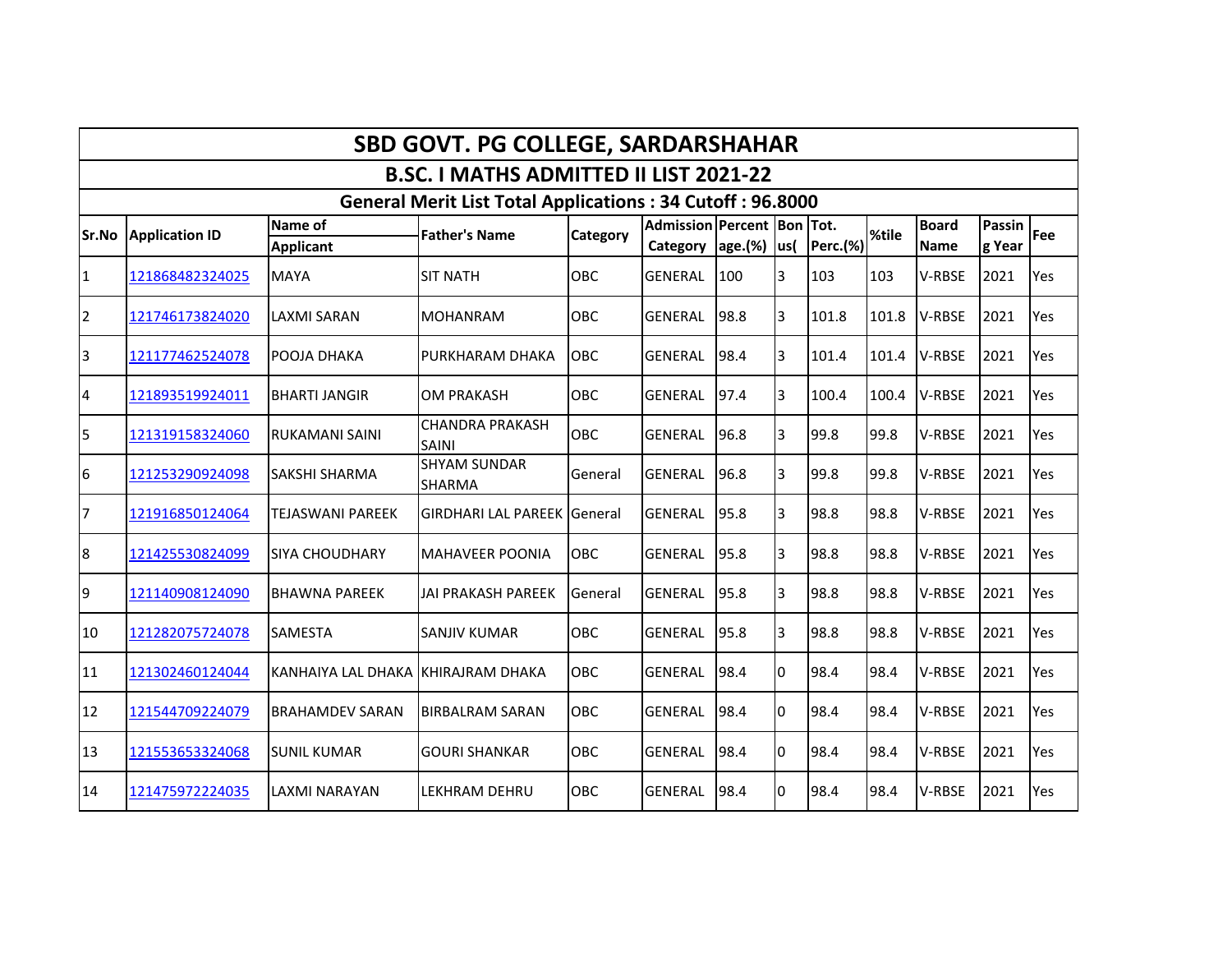| 15 | 121958337924073 | <b>JYOTI RAJPUROHIT</b>             | <b>BHANWAR LAL</b>                   | General    | <b>GENERAL</b> | 95.2 | 3              | 98.2 | 98.2 | V-RBSE        | 2021 | Yes |
|----|-----------------|-------------------------------------|--------------------------------------|------------|----------------|------|----------------|------|------|---------------|------|-----|
| 16 | 121881774924014 | <b>POOJA</b>                        | <b>BHAGURAM</b>                      | <b>OBC</b> | <b>GENERAL</b> | 95.2 | $\overline{3}$ | 98.2 | 98.2 | V-RBSE        | 2021 | Yes |
| 17 | 121951756024036 | <b>HEMA SAHRMA</b>                  | <b>SANJAY KUMAR</b>                  | General    | GENERAL        | 94.8 | 3              | 97.8 | 97.8 | V-RBSE        | 2021 | Yes |
| 18 | 121972902924054 | VIJENDRA PAREEK                     | <b>GAURISHANKAR</b>                  | General    | <b>GENERAL</b> | 97.4 | lo.            | 97.4 | 97.4 | V-RBSE        | 2021 | Yes |
| 19 | 121613735524081 | <b>SONU SWAMI</b>                   | <b>SANWAR MAL SWAMI</b>              | <b>OBC</b> | <b>GENERAL</b> | 97.4 | lo.            | 97.4 | 97.4 | V-RBSE        | 2021 | Yes |
| 20 | 121374650024040 | IGANGA GUNSAI                       | <b>GIRDHARI GAR</b><br><b>GUNSAI</b> | OBC        | <b>GENERAL</b> | 94.2 | 3              | 97.2 | 97.2 | V-RBSE        | 2021 | Yes |
| 21 | 121417994624043 | <b>HEMLATA JOGI</b>                 | BHAGAWAN NATH                        | OBC        | <b>GENERAL</b> | 94.2 | 3              | 97.2 | 97.2 | <b>V-RBSE</b> | 2021 | Yes |
| 22 | 121235041724076 | <b>SHER BANO</b>                    | <b>JAMALDDIN</b>                     | OBC        | <b>GENERAL</b> | 94.2 | 3              | 97.2 | 97.2 | V-RBSE        | 2021 | Yes |
| 23 | 121572171324066 | <b>BANWRI LAL</b>                   | <b>PREM DAS</b>                      | OBC        | <b>GENERAL</b> | 96.8 | 10             | 96.8 | 96.8 | V-RBSE        | 2021 | Yes |
| 24 | 121640464124033 | <b>DEVANK SARAWAG</b>               | DHARM CHAND JAT                      | General    | <b>GENERAL</b> | 96.8 | Iо             | 96.8 | 96.8 | V-RBSE        | 2021 | Yes |
| 25 | 121231929424022 | <b>DINESH ECHARA</b>                | <b>BHURARAM ECHARA</b>               | <b>OBC</b> | <b>GENERAL</b> | 96.8 | 0              | 96.8 | 96.8 | V-RBSE        | 2021 | Yes |
| 26 | 121244043424095 | indraj saran                        | ramkaran saran                       | OBC        | <b>GENERAL</b> | 96.8 | l0.            | 96.8 | 96.8 | <b>V-RBSE</b> | 2021 | Yes |
| 27 | 121195560124094 | RADHAKRISHAN<br><b>GODARA</b>       | <b>CHETAN RAM</b><br><b>GODARA</b>   | OBC        | <b>GENERAL</b> | 96.8 | 0              | 96.8 | 96.8 | <b>V-RBSE</b> | 2021 | Yes |
| 28 | 121528173224012 | <b>KALICHARAN</b>                   | <b>SULTANRAM</b>                     | OBC        | <b>GENERAL</b> | 96.8 | 0              | 96.8 | 96.8 | V-RBSE        | 2021 | Yes |
| 29 | 121465846124017 | <b>PAWAN KUMAR</b><br><b>JAKHAR</b> | <b>CHUNNI LAL</b>                    | OBC        | <b>GENERAL</b> | 96.8 | Iо             | 96.8 | 96.8 | V-RBSE        | 2021 | Yes |
| 30 | 121786464224038 | RADHESHAYAM<br>SHARMA               | KISHAN LAL SHARMA                    | General    | <b>GENERAL</b> | 96.8 | Iо             | 96.8 | 96.8 | V-RBSE        | 2021 | Yes |
| 31 | 121368619124072 | <b>GORI SHANKAR NAI</b>             | <b>KALU RAM NAI</b>                  | OBC        | <b>GENERAL</b> | 96.8 | 0              | 96.8 | 96.8 | V-RBSE        | 2021 | Yes |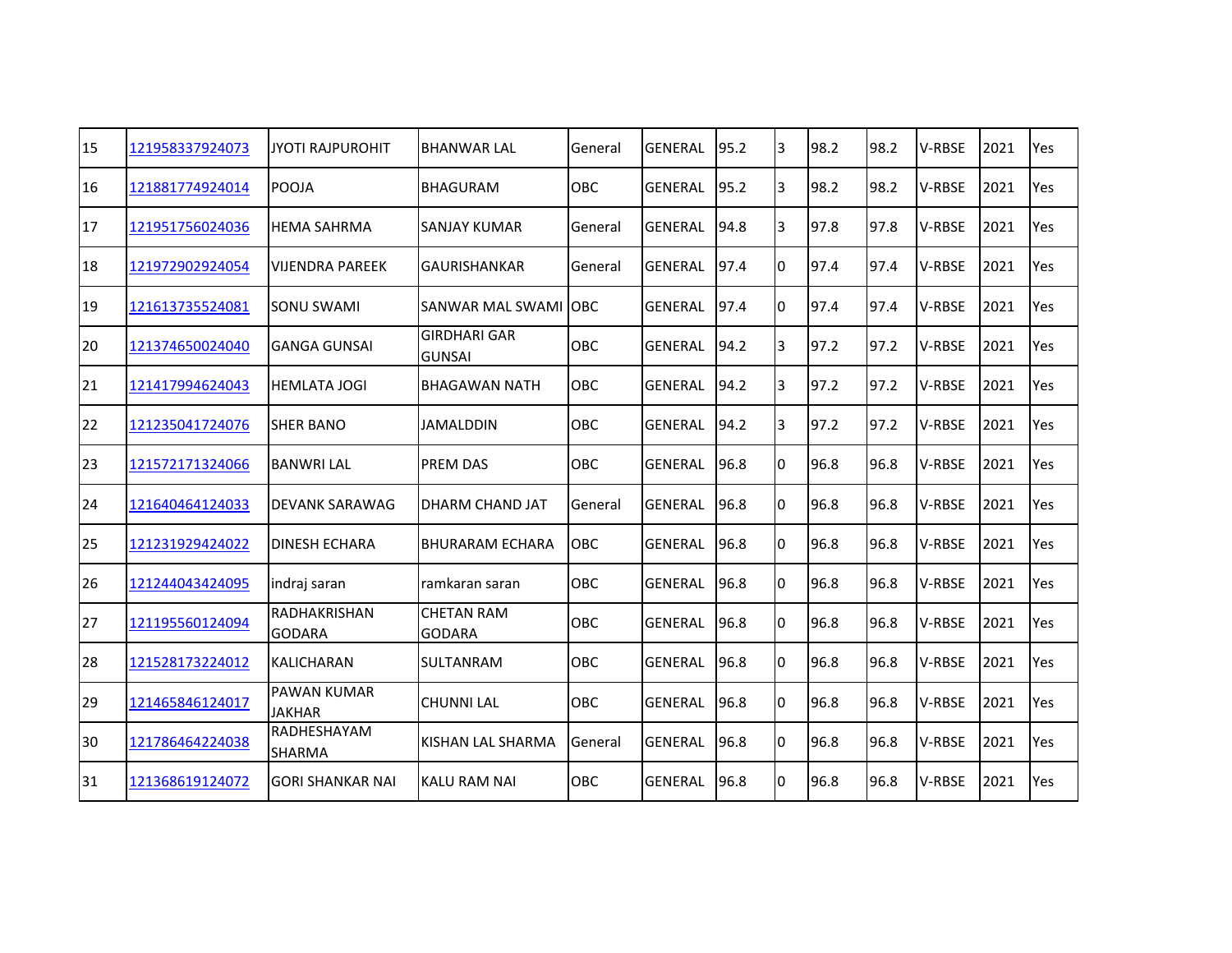| 132 | 121982549924055 | <b>IDHARAMPAL SINGH</b> | INARPAT SINGH      | <b>General</b> | <b>GENERAL</b> | 96.8         | 10 | 196.8 | 196.8 | <b>V-RBSE</b>  | 2021 | <b>IYes</b> |
|-----|-----------------|-------------------------|--------------------|----------------|----------------|--------------|----|-------|-------|----------------|------|-------------|
| 133 | 121191218624022 | <b>IROHITASH LAMBA</b>  | <b>IJESA RAM</b>   | <b>IOBC</b>    | <b>GENERAL</b> | 96.8         | 10 | 196.8 | 196.8 | <b>IV-RBSE</b> | 2021 | <b>IYes</b> |
| 134 | 121258651624048 | IRAJENDRA KUMAR         | <b>IRAMCHANDRA</b> | <b>OBC</b>     | <b>GENERAL</b> | <b>196.8</b> | 10 | 196.8 | 196.8 | <b>V-RBSE</b>  | 2021 | <b>IYes</b> |

|                |                       |                                         | <b>EWS Merit List Total Applications: 8 Cutoff: 90.0000</b> |                 |                                  |         |      |             |       |               |        |            |
|----------------|-----------------------|-----------------------------------------|-------------------------------------------------------------|-----------------|----------------------------------|---------|------|-------------|-------|---------------|--------|------------|
| <b>Sr.No</b>   | <b>Application ID</b> | Name of                                 | <b>Father's Name</b>                                        | <b>Category</b> | Admission   Percent   Bon   Tot. |         |      |             | %tile | <b>Board</b>  | Passin | <b>Fee</b> |
|                |                       | <b>Applicant</b>                        |                                                             |                 | Category                         | age.(%) | lus( | $Perc.$ (%) |       | <b>Name</b>   | g Year |            |
| 1              | 121440184524034       | <b>VIDISHA SHARMA</b>                   | <b>PAWAN KUMAR</b><br>ISHARMA                               | General         | <b>EWS</b>                       | 93.6    | l3   | 96.6        | 96.6  | V-RBSE        | 2021   | Yes        |
| $\overline{2}$ | 121330249724041       | IVISHWAM PAREEK                         | <b>AMIT PAREEK</b>                                          | General         | <b>EWS</b>                       | 95.8    | I٥   | 95.8        | 95.8  | V-RBSE        | 2021   | Yes        |
| 3              | 121178579524048       | ICHANDRA SHEKHAR<br><b>SINGH</b>        | <b>NARAYAN SINGH</b><br><b>SISODIYA</b>                     | General         | <b>EWS</b>                       | 95      | Iо   | 195         | 195   | V-RBSE        | 2021   | <b>Yes</b> |
| 4              | 121744197424011       | <b>GAJENDRA SINGH</b><br><b>RAJAWAT</b> | <b>RAJENDRA SINGH</b><br><b>RAJAWAT</b>                     | General         | <b>EWS</b>                       | 93.6    | 10   | 93.6        | 93.6  | <b>V-RBSE</b> | 2021   | <b>Yes</b> |
| 5              | 121633158324099       | <b>MONIKA</b>                           | <b>PUNAM CHAND</b>                                          | General         | <b>EWS</b>                       | 89.6    | 13   | 92.6        | 92.6  | <b>V-RBSE</b> | 2021   | <b>Yes</b> |
| 6              | 121323688524087       | <b>GAUTAM PAREEK</b>                    | IRAJKUMAR                                                   | General         | <b>EWS</b>                       | 91      | I٥   | 191         | 191   | <b>V-RBSE</b> | 2021   | Yes        |
| 7              | 121894698824028       | <b>JAYPAL SINGH</b>                     | <b>KISHOR SINGH</b>                                         | General         | <b>EWS</b>                       | 90.6    | 10   | 90.6        | 90.6  | <b>V-RBSE</b> | 2021   | Yes        |
| 8              | 121101564024078       | İGIRISH KUMAR                           | <b>BHERARAM</b>                                             | General         | <b>EWS</b>                       | 90      | IO   | I90         | 190   | <b>V-RBSE</b> | 2021   | <b>Yes</b> |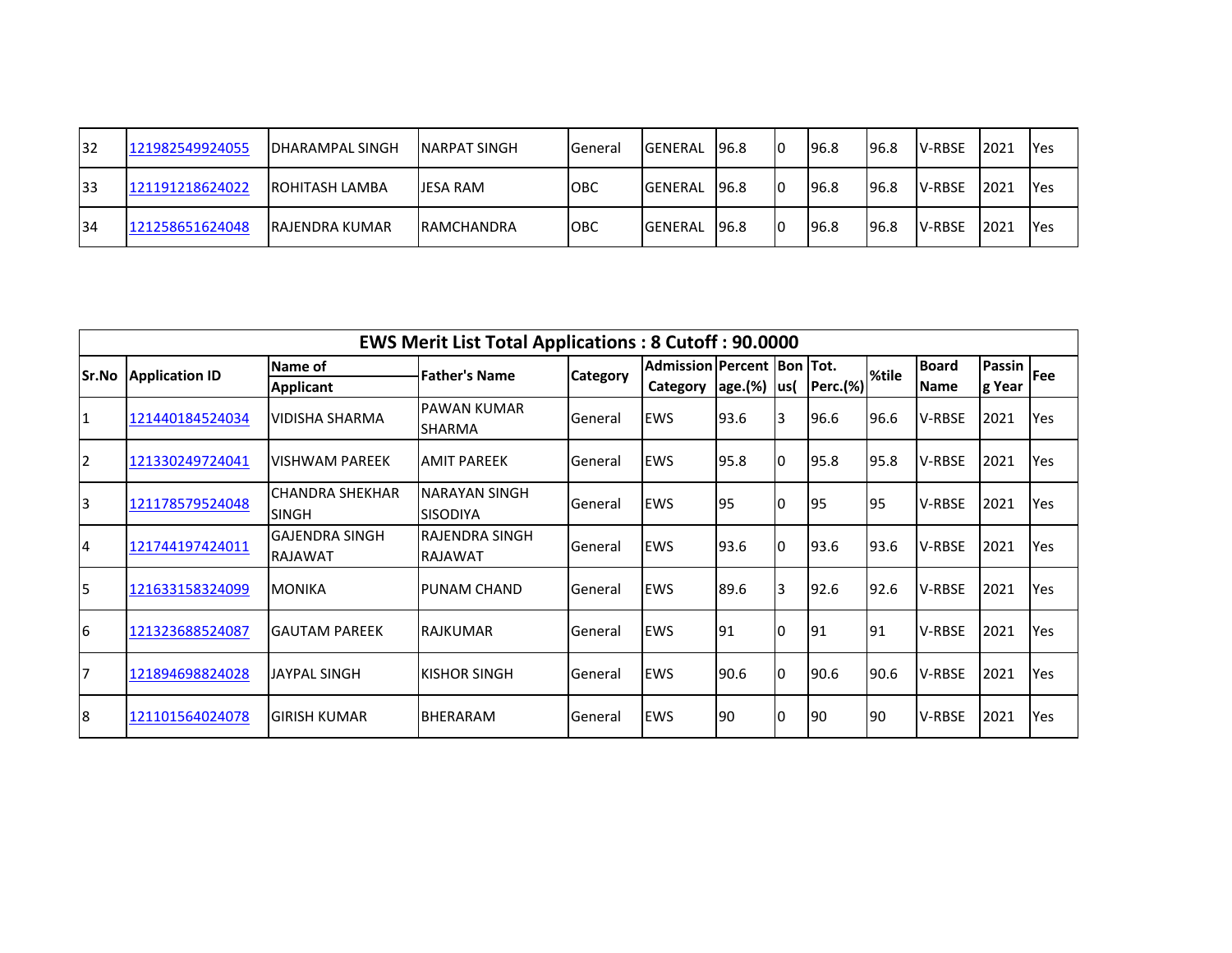|                         |                       |                              | <b>OBC Merit List Total Applications: 18 Cutoff: 95.2000</b> |            |                                        |                   |                |                 |       |                             |                         |     |
|-------------------------|-----------------------|------------------------------|--------------------------------------------------------------|------------|----------------------------------------|-------------------|----------------|-----------------|-------|-----------------------------|-------------------------|-----|
| Sr.No                   | <b>Application ID</b> | Name of<br><b>Applicant</b>  | <b>Father's Name</b>                                         | Category   | Admission Percent Bon Tot.<br>Category | $ age.(%)$ $ us($ |                | <b>Perc.(%)</b> | %tile | <b>Board</b><br><b>Name</b> | <b>Passin</b><br>g Year | Fee |
| $\mathbf{1}$            | 121140441024041       | <b>KISHAN</b>                | KAMAL KUMAR                                                  | <b>OBC</b> | OBC                                    | 96.8              | 0              | 96.8            | 96.8  | V-RBSE                      | 2021                    | Yes |
| $\overline{2}$          | 121158020624084       | <b>BABULAL</b>               | INEMICHAND MOOND                                             | <b>OBC</b> | OBC                                    | 96.6              | 0              | 96.6            | 96.6  | V-RBSE                      | 2021                    | Yes |
| $\overline{\mathbf{3}}$ | 121624850824058       | <b>SONU JANGIR</b>           | <b>INDRAJ JANGIR</b>                                         | OBC        | OBC                                    | 96.2              | l0             | 96.2            | 96.2  | V-RBSE                      | 2021                    | Yes |
| $\overline{4}$          | 121165887024058       | <b>PAWAN KUMAR</b><br>SINWAR | SANWARMAL SINWAR OBC                                         |            | OBC                                    | 96.2              | $\overline{0}$ | 96.2            | 96.2  | V-RBSE                      | 2021                    | Yes |
| 5                       | 121252998624028       | <b>SHARMILA</b>              | <b>BHADAR RAM</b>                                            | <b>OBC</b> | OBC                                    | 93.2              | 3              | 96.2            | 96.2  | V-RBSE                      | 2021                    | Yes |
| $6\phantom{.}6$         | 121595046124097       | <b>POONAM</b>                | BHANWARLAL SWAMI OBC                                         |            | OBC                                    | 93.2              | 3              | 96.2            | 96.2  | V-RBSE                      | 2021                    | Yes |
| $\overline{7}$          | 121689878424059       | <b>JAGDISH SINWAR</b>        | <b>DHANPAT RAM</b><br><b>SINWAR</b>                          | <b>OBC</b> | OBC                                    | 96                | 0              | 96              | 96    | V-RBSE                      | 2021                    | Yes |
| 8                       | 121748239124084       | <b>VIKASH SWAMI</b>          | <b>FUL DAS</b>                                               | <b>OBC</b> | OBC                                    | 95.8              | 0              | 95.8            | 95.8  | V-RBSE                      | 2021                    | Yes |
| 9                       | 121549056824076       | <b>OMPRAKASH SUTHAR</b>      | <b>LALCHAND SUTHAR</b>                                       | OBC        | OBC                                    | 95.8              | 0              | 95.8            | 95.8  | V-RBSE                      | 2021                    | Yes |
| 10                      | 121185432424069       | <b>ANURAG PRAJAPAT</b>       | <b>SHYAMSUNDAR</b><br>PRAJAPAT                               | <b>OBC</b> | OBC                                    | 95.8              | $\overline{0}$ | 95.8            | 95.8  | V-RBSE                      | 2021                    | Yes |
| 11                      | 121425577524086       | <b>INDRAJ SARAN</b>          | <b>OM PRAKASH</b>                                            | OBC        | OBC                                    | 95.8              | $\overline{0}$ | 95.8            | 95.8  | V-RBSE                      | 2021                    | Yes |
| 12                      | 121582911324041       | <b>SNEHA JANGIR</b>          | <b>RANJEET KUMAR</b>                                         | OBC        | OBC                                    | 92.6              | 3              | 95.6            | 95.6  | V-RBSE                      | 2021                    | Yes |
| 13                      | 121439604924015       | <b>KAVITA GANDAS</b>         | <b>NATTHU RAM</b><br><b>GANDAS</b>                           | <b>OBC</b> | OBC                                    | 92.4              | 3              | 95.4            | 95.4  | V-RBSE                      | 2021                    | Yes |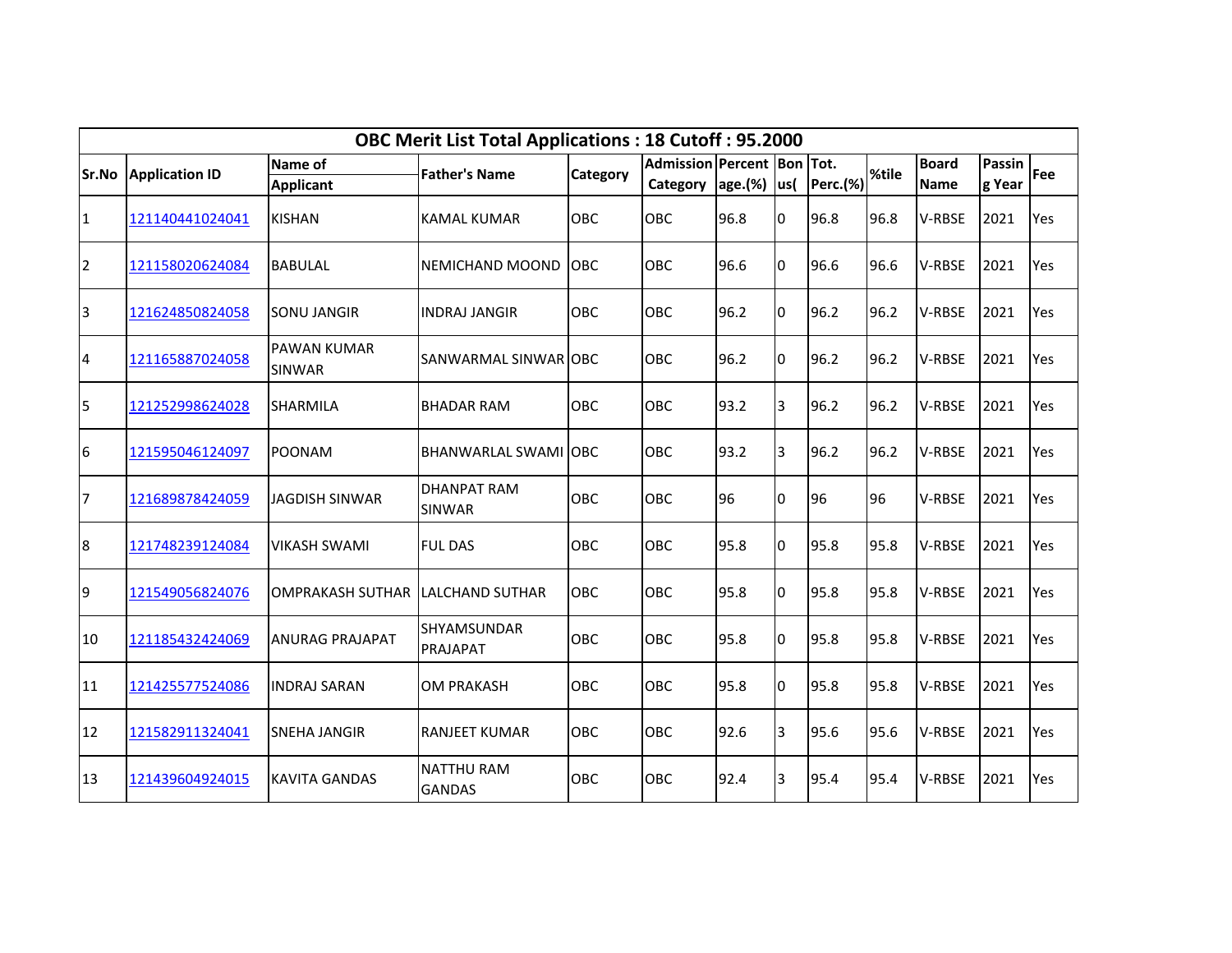| 14             | 121932505824090 | <b>IIKBAL KHAN TELI</b> | <b>SHARIF KHAN</b>     | <b>IOBC</b> | <b>OBC</b> | 95.2 | 10 | 95.2  | 95.2 | <b>V-RBSE</b> | 2021 | <b>IYes</b> |
|----------------|-----------------|-------------------------|------------------------|-------------|------------|------|----|-------|------|---------------|------|-------------|
| <sup>15</sup>  | 121527467724089 | <b>SAURABH DARJI</b>    | BHAGAWANA RAM          | <b>IOBC</b> | OBC        | 95.2 | IО | 95.2  | 95.2 | <b>V-RBSE</b> | 2021 | <b>Yes</b>  |
| <sup>116</sup> | 121782879024092 | <b>JANAND SUTHAR</b>    | IKISHANLAL SUTHAR      | <b>IOBC</b> | OBC        | 95.2 | 10 | 195.2 | 95.2 | <b>V-RBSE</b> | 2021 | <b>IYes</b> |
| I17            | 121770200624061 | <b>ISATYAVEER SARAN</b> | ILICHHURAM SARAN       | <b>IOBC</b> | <b>OBC</b> | 95.2 | I0 | 195.2 | 95.2 | <b>V-RBSE</b> | 2021 | <b>Yes</b>  |
| <b>18</b>      | 121765387024000 | <b>IRAMSWAROOP</b>      | IMOHAR SINGH MUND IOBC |             | <b>OBC</b> | 95.2 | I0 | 95.2  | 95.2 | <b>V-RBSE</b> | 2021 | <b>Yes</b>  |

|                |                       |                                     | SC Merit List Total Applications: 14 Cutoff: 91.0000 |                 |                              |                   |    |          |       |               |               |             |
|----------------|-----------------------|-------------------------------------|------------------------------------------------------|-----------------|------------------------------|-------------------|----|----------|-------|---------------|---------------|-------------|
| Sr.No          | <b>Application ID</b> | Name of                             | <b>Father's Name</b>                                 | <b>Category</b> | Admission Percent  Bon  Tot. |                   |    |          | %tile | <b>Board</b>  | <b>Passin</b> | <b>IFee</b> |
|                |                       | <b>Applicant</b>                    |                                                      |                 | Category                     | $ age.(%)$ $ us($ |    | Perc.(%) |       | <b>Name</b>   | g Year        |             |
| 1              | 121590029424024       | <b>GEETA KUMARI</b><br><b>NAYAK</b> | KASHI RAM                                            | lsc             | <b>SC</b>                    | 93.2              | 3  | 96.2     | 96.2  | <b>V-RBSE</b> | 2021          | Yes         |
| $\overline{2}$ | 121602735724067       | SALONI KHERIWAL                     | IRAJKUMAR KHERIWAL ISC                               |                 | lsc                          | 92.6              | 3  | 95.6     | 95.6  | V-RBSE        | 2021          | Yes         |
| $\overline{3}$ | 121207619524048       | MUKESH MEGHWAL                      | <b>RAMSWARUP</b><br><b>MEGHWAL</b>                   | <b>SC</b>       | lsc                          | 95.2              | I0 | 95.2     | 95.2  | <b>V-RBSE</b> | 2021          | Yes         |
| $\overline{4}$ | 121878013324062       | IPRIYANKA MEGHWAL                   | <b>SUKHRAM</b>                                       | lsc             | <b>SC</b>                    | 91.6              | 3  | 94.6     | 94.6  | V-RBSE        | 2021          | Yes         |
| 5              | 121620256024072       | RAHUL PALIWAL                       | <b>KAMAL KUMAR</b>                                   | lsc             | lsc                          | 94.2              | I٥ | 94.2     | 94.2  | V-RBSE        | 2021          | Yes         |
| 6              | 121910570024035       | <b>BABU LAL PANWAR</b>              | <b>MEGHA RAM</b><br><b>PANWAR</b>                    | lsc             | <b>SC</b>                    | 93.4              | I0 | 93.4     | 93.4  | <b>V-RBSE</b> | 2021          | <b>Yes</b>  |
| 17             | 121160435824048       | <b>AMIT WALMIKI</b>                 | IKAMAL KISHOR                                        | <b>SC</b>       | <b>SC</b>                    | 93.2              | I0 | 93.2     | 93.2  | <b>V-RBSE</b> | 2021          | Yes         |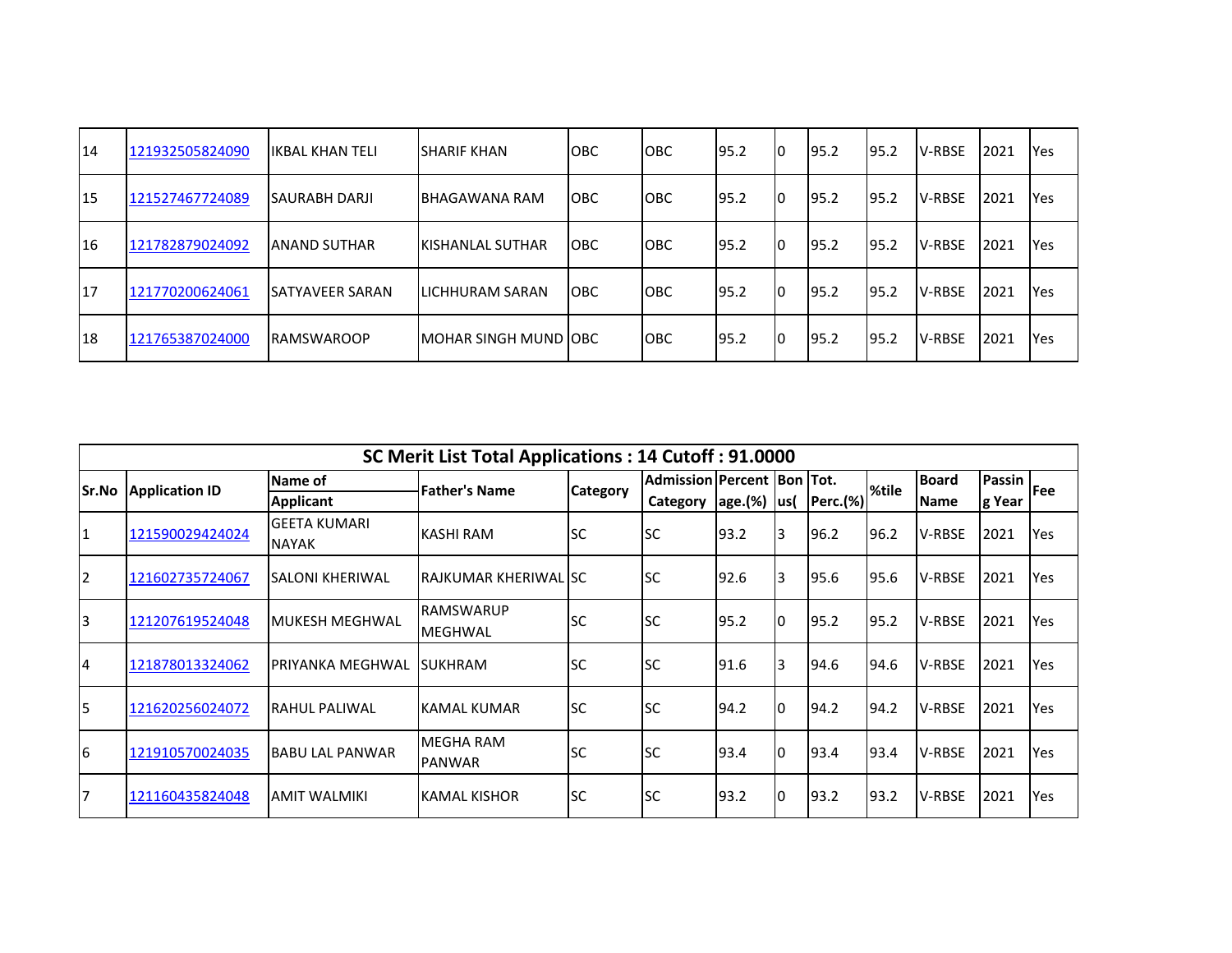| 8  | 121311132624046 | <b>INEMARAM</b><br><b>MEGHWAL</b>      | IRUPARAM MEGHWAL ISC  |           | lsc       | 93.2 | 10 | 193.2 | 93.2       | <b>V-RBSE</b> | 2021 | Yes |
|----|-----------------|----------------------------------------|-----------------------|-----------|-----------|------|----|-------|------------|---------------|------|-----|
| 19 | 121138284924013 | INEMA PARIHAR                          | <b>DHARMA RAM</b>     | lsc       | lsc       | 190  | 3  | 193   | 193        | <b>V-RBSE</b> | 2021 | Yes |
| 10 | 121251390124092 | <b>ICHANDRA PRAKASH</b>                | INATTHU RAM           | lsc       | lsc       | 92.6 | l0 | 92.6  | 92.6       | <b>V-RBSE</b> | 2021 | Yes |
| 11 | 121849806724097 | <b>BANWARI LAL</b><br><b>DHARAT</b>    | IBHAGU RAM DHARAT ISC |           | lsc       | 92.6 | 10 | 92.6  | 92.6       | <b>V-RBSE</b> | 2021 | Yes |
| 12 | 121862148024079 | INITISH MEGHWAL                        | <b>OMPRAKASH</b>      | lsc       | lsc       | 92.2 | Iо | 192.2 | 92.2       | <b>V-RBSE</b> | 2021 | Yes |
| 13 | 121714780524030 | <b>SUSHIL KUMAR</b><br><b>ISANDELA</b> | IJAI CHAND SANDELA    | lsc       | lsc       | 191  | I0 | 191   | <b>191</b> | <b>V-RBSE</b> | 2021 | Yes |
| 14 | 121163597224098 | <b>SUNIL MEGHWAL</b>                   | <b>MANI RAM</b>       | <b>SC</b> | <b>SC</b> | 191  | IО | 191   | 191        | <b>V-RBSE</b> | 2021 | Yes |

|        | ST Merit List Total Applications: 2 Cutoff: 71.8000 |                       |                               |                 |                              |                |    |                                   |      |               |                  |            |  |
|--------|-----------------------------------------------------|-----------------------|-------------------------------|-----------------|------------------------------|----------------|----|-----------------------------------|------|---------------|------------------|------------|--|
|        | <b>Application ID</b>                               | <b>Name of</b>        | <b>IFather's Name</b>         | <b>Category</b> | Admission Percent  Bon  Tot. |                |    |                                   |      | <b>IBoard</b> | <b>IPassin</b> I | lFee       |  |
| lSr.No |                                                     | <b>Applicant</b>      |                               |                 | Category                     | $ age.(%)$ us( |    | - Perc.(%)   <sup>%tile</sup> ادب |      | <b>IName</b>  | g Year           |            |  |
|        | 121272510324030                                     | <b>VIKASH MEENA</b>   | <b>IGOPAL RAM MEENA</b>       | <b>IST</b>      |                              | 188            | IО | 88                                | 188  | <b>V-RBSE</b> | 2021             | <b>Yes</b> |  |
| 12     | 121520571224094                                     | <b>IKAUSHAL MEENA</b> | <b>ISHANKAR LAL MEENA IST</b> |                 |                              | 71.8           | 10 | 71.8                              | 71.8 | <b>V-CBSE</b> | 2021             | <b>Yes</b> |  |

|               | <b>MBC Merit List Total Applications: 1 Cutoff: 88.4000</b>                                                                                                                                                                                                                             |                      |                        |                      |  |      |  |      |      |        |       |        |  |
|---------------|-----------------------------------------------------------------------------------------------------------------------------------------------------------------------------------------------------------------------------------------------------------------------------------------|----------------------|------------------------|----------------------|--|------|--|------|------|--------|-------|--------|--|
| <b>ISr.No</b> | <b>IAdmission Percent   Bon   Tot.</b><br><b>IPassin I</b><br><b>IBoard</b><br><b>Name of</b><br><b>Application ID</b><br><b>Father's Name</b><br>l%tile<br><b>IFee</b><br><b>Category</b><br>Perc.(%) <br>$ age.(%)$ $ us($<br>Ig Year<br><b>Applicant</b><br><b>IName</b><br>Category |                      |                        |                      |  |      |  |      |      |        |       |        |  |
|               | 121917957624095                                                                                                                                                                                                                                                                         | <b>IGOVIND RAIKA</b> | <b>IGANGARAM RAIKA</b> | <b>IMBC-OBC IMBC</b> |  | 88.4 |  | 88.4 | 88.4 | V-RBSE | 12021 | - lYes |  |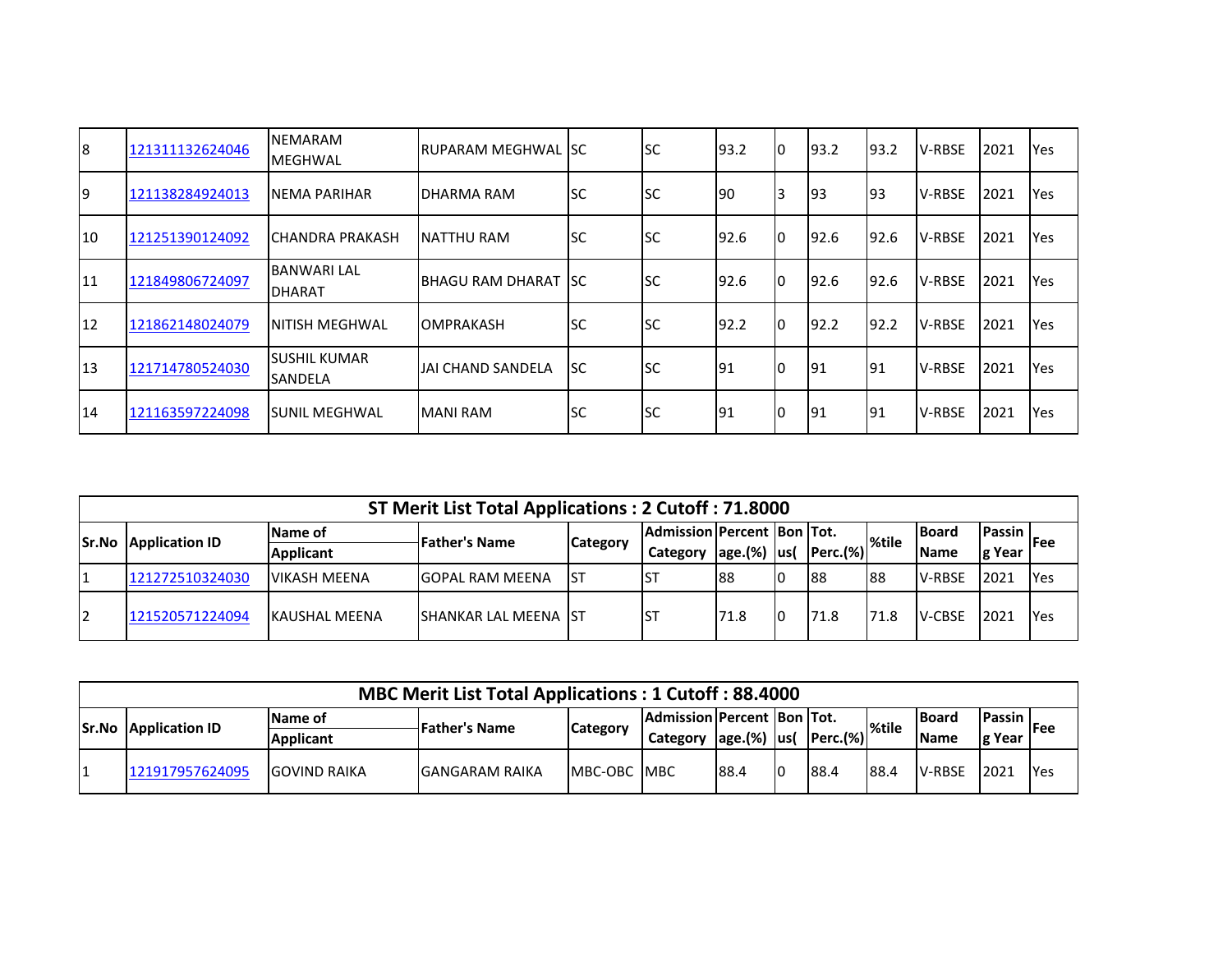|                |                       |                         | <b>SBD GOVT. PG COLLEGE, SARDARSHAHAR</b>           |            |                              |              |    |        |       |              |         |     |
|----------------|-----------------------|-------------------------|-----------------------------------------------------|------------|------------------------------|--------------|----|--------|-------|--------------|---------|-----|
|                |                       |                         | <b>B.SC. I MATHS CONVERSION - I LIST 2021-22</b>    |            |                              |              |    |        |       |              |         |     |
|                |                       |                         | SC Merit List Total Applications: 8 Cutoff: 85.4000 |            |                              |              |    |        |       |              |         |     |
| Sr.No          | <b>Application ID</b> | Name of                 | <b>Father's Name</b>                                |            | Catego Admiss Perc Bonu Tot. |              |    |        | %tile | <b>Board</b> | Passing | Fee |
|                |                       | <b>Applicant</b>        |                                                     | <b>Iry</b> | lion                         | enta $s$ (%) |    | Perc.( |       | <b>Name</b>  | Year    |     |
| 1              | 121401591024073       | PRABHU RAM NAYAK        | <b>SITA RAM NAYAK</b>                               | <b>SC</b>  | lsc                          | 90.6         | 10 | 90.6   | 90.6  | <b>RBSE</b>  | 2021    | Yes |
| $\overline{2}$ | 121803612224054       | <b>KHUSHABU REGAR</b>   | <b>JAYCHAND</b>                                     | lsc        | <b>SC</b>                    | 87           | 3  | 90     | 90    | <b>RBSE</b>  | 2021    | Yes |
| 3              | 121390966824095       | KISHAN LAL MEGHWAL      | GOPALA RAM MEGHWAL ISC                              |            | lsc                          | 89           | I0 | 89     | 89    | <b>RBSE</b>  | 2021    | Yes |
| $\overline{4}$ | 121307482024038       | DANA RAM MEGHWAL        | DULA RAM MEGHWAL                                    | lsc        | <b>SC</b>                    | 87           | 10 | 87     | 87    | <b>RBSE</b>  | 2021    | Yes |
| 5              | 121239343224088       | <b>ASHOK KUMAR</b>      | <b>HARI RAM MEGHWAL</b>                             | lsc        | <b>SC</b>                    | 86.8         | 10 | 86.8   | 86.8  | <b>RBSE</b>  | 2021    | Yes |
| 6              | 121224232824025       | <b>BHAL CHAND GODHA</b> | JAGDISH PRASAD                                      | lsc        | <b>SC</b>                    | 86.4         | 10 | 86.4   | 86.4  | <b>RBSE</b>  | 2021    | Yes |
| 7              | 121826908124070       | <b>VINOD MEGHWAL</b>    | MAHENDRA MEGHWAL                                    | lsc        | lsc                          | 86.4         | 10 | 86.4   | 86.4  | <b>RBSE</b>  | 2021    | Yes |
| 8              | 121556249624057       | <b>SURENDRA KUMAR</b>   | <b>NOPA RAM</b>                                     | lsc        | <b>SC</b>                    | 85.4         | 10 | 85.4   | 85.4  | <b>RBSE</b>  | 2021    | Yes |